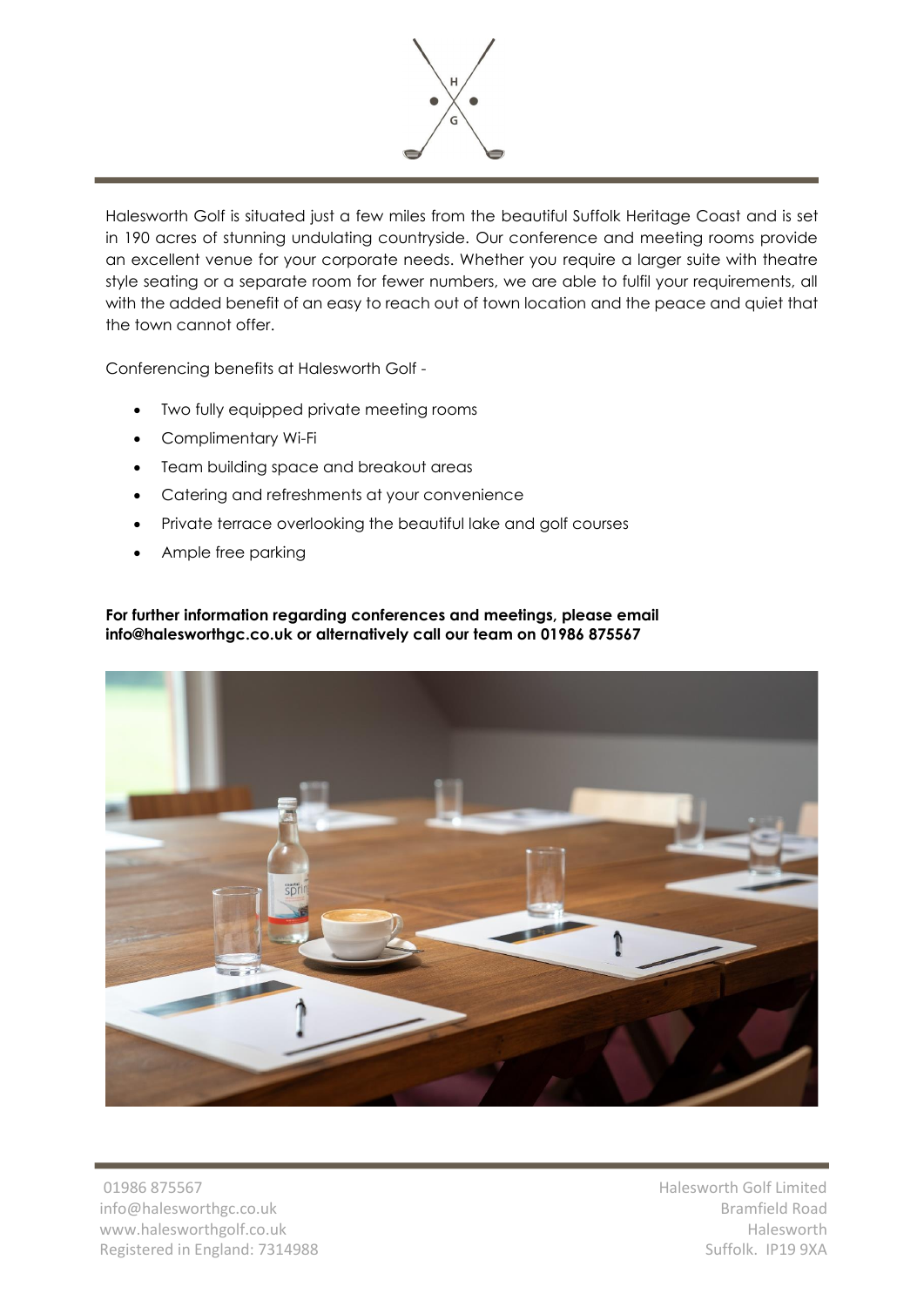

## 2022 Conferencing Prices

All room hires include use of the Large TV Screen (compatible with most personal computers), Conferencing Paper & Pens and Complimentary Wi-Fi

| Room Hire                   | <b>Half Day</b> | <b>Full Day</b> | <b>Evening</b> |
|-----------------------------|-----------------|-----------------|----------------|
| <b>Bramfield</b>            | 65.00           | 100.00          | 100.00         |
| Wenhaston                   | 90.00           | 150.00          | 150.00         |
| Wenhaston & Bramfield       | 110.00          | 190.00          | 190.00         |
| <b>Bar &amp; Restaurant</b> |                 |                 | 190.00         |

All prices exclude VAT at 20%

| Equipment Hire |               |                            |  |  |
|----------------|---------------|----------------------------|--|--|
| Flipchart      |               | 10.00 each                 |  |  |
| Photocopies    | B/W<br>Colour | $0.10$ each<br>$0.20$ each |  |  |

All prices exclude VAT at 20%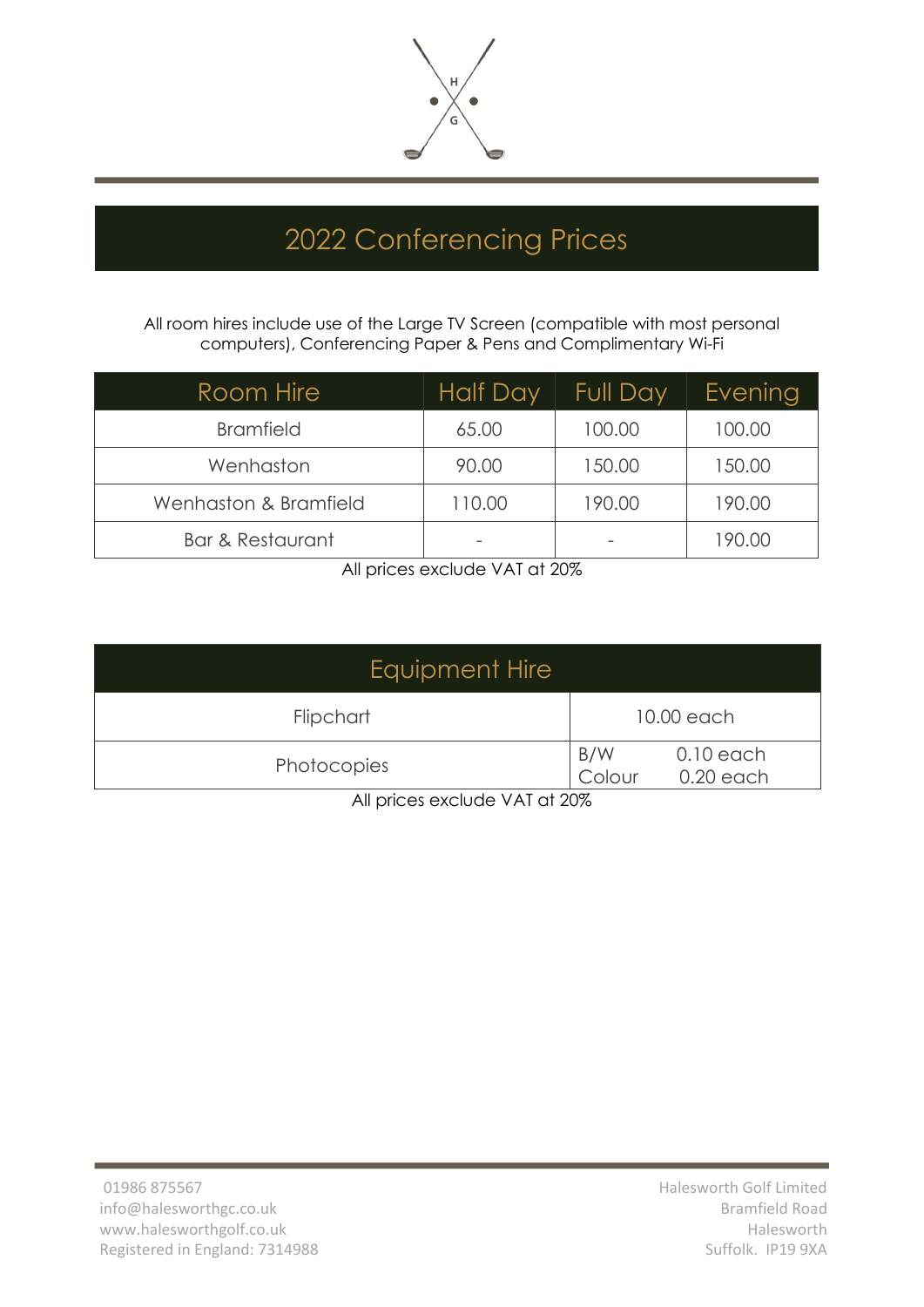

## 2022 Conference Catering Prices

|                                       | <b>Refreshments</b> |
|---------------------------------------|---------------------|
| Tea/Coffee                            | 2.00 per person     |
| Tea/Coffee & Biscuits                 | 2.50 per person     |
| Tea/Coffee & Sweet Treats             | 5.50 per person     |
| Jug of Fresh Fruit Juice<br>Per Litre | 4.15 per person     |

| <b>Breakfast</b>                                                                                                                                                      |                 |  |  |  |
|-----------------------------------------------------------------------------------------------------------------------------------------------------------------------|-----------------|--|--|--|
| Bacon or Sausage Bap<br>Served in a White or Granary Bap                                                                                                              | 4.00 per person |  |  |  |
| + A Low Farm Egg                                                                                                                                                      | 0.50 per person |  |  |  |
| Full English Breakfast<br>Dry Cured Bacon, Dingley Dell Sausage, Grilled<br>Tomatoes, Mushrooms, Hash Browns, Heinz Baked<br>Beans with a Fried Egg & Toast           | 9.50 per person |  |  |  |
| Full English Vegetarian Breakfast<br>Vegetarian Sausages, Grilled Tomatoes,<br>Mushrooms, Smashed Avocado, Hash Browns,<br>Heinz Baked Beans with a Fried Egg & Toast | 9.00 per person |  |  |  |
| Selection of Pastries                                                                                                                                                 | 3.50 per person |  |  |  |